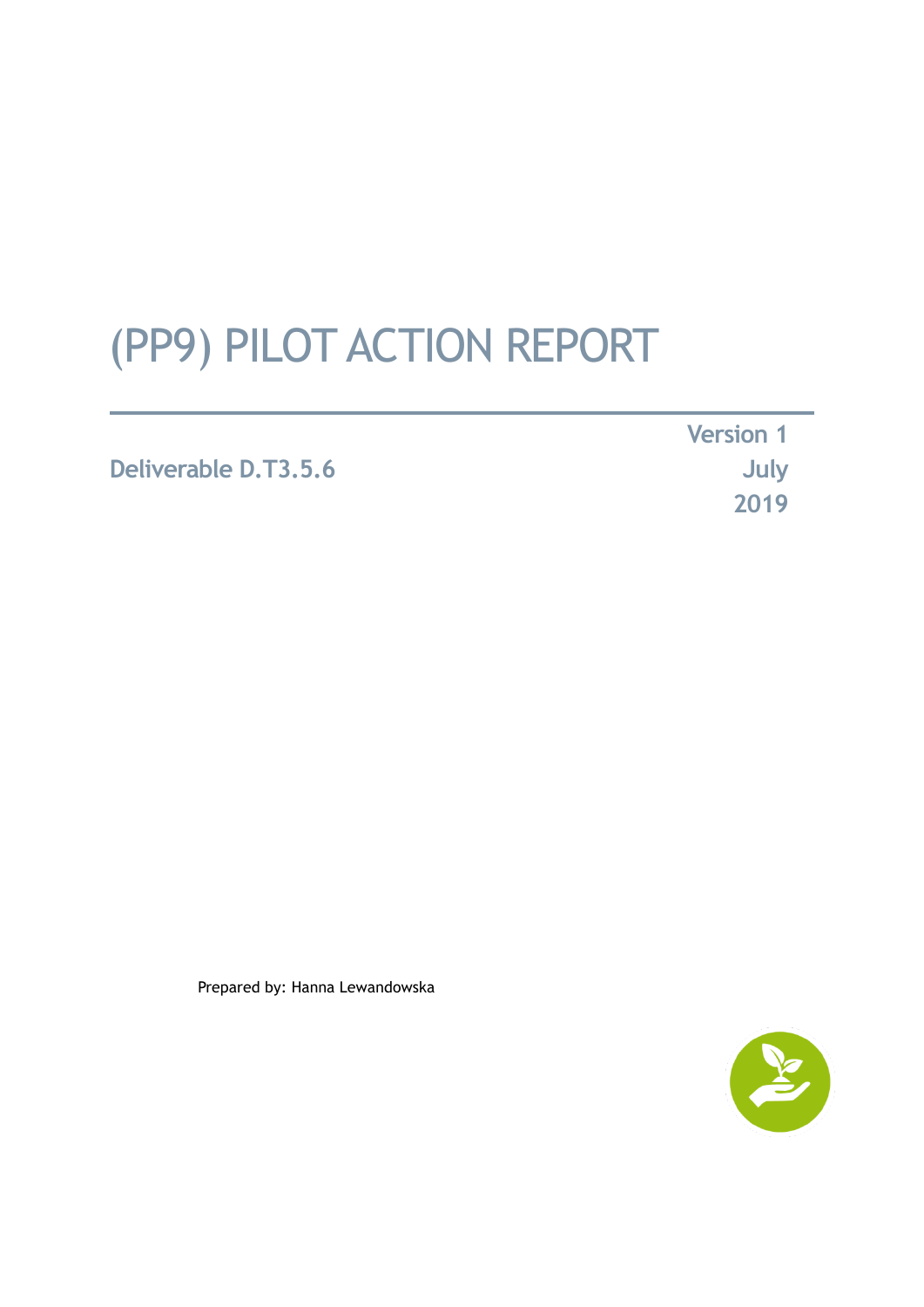



# **Contents**

- 1. Pilot Action Title
- 2. Place/area of PA implementation
- 3. Duration of PA implementation
- 4. Costs related to PA
- 5. Background and challenges faced
- 6. PA objectives
- 7. Activities carried out
- 8. Technical specifications and solutions tested
- 9. Impact/results/experience (how many target groups/stakeholders were reached, pilot events)
- 10. Contribution to project objectives
- 11. Transnational added value how PA contributed to other activities implemented by the project & added value for partners
- 12. Compliance with the sustainability principles
- 13. Media coverage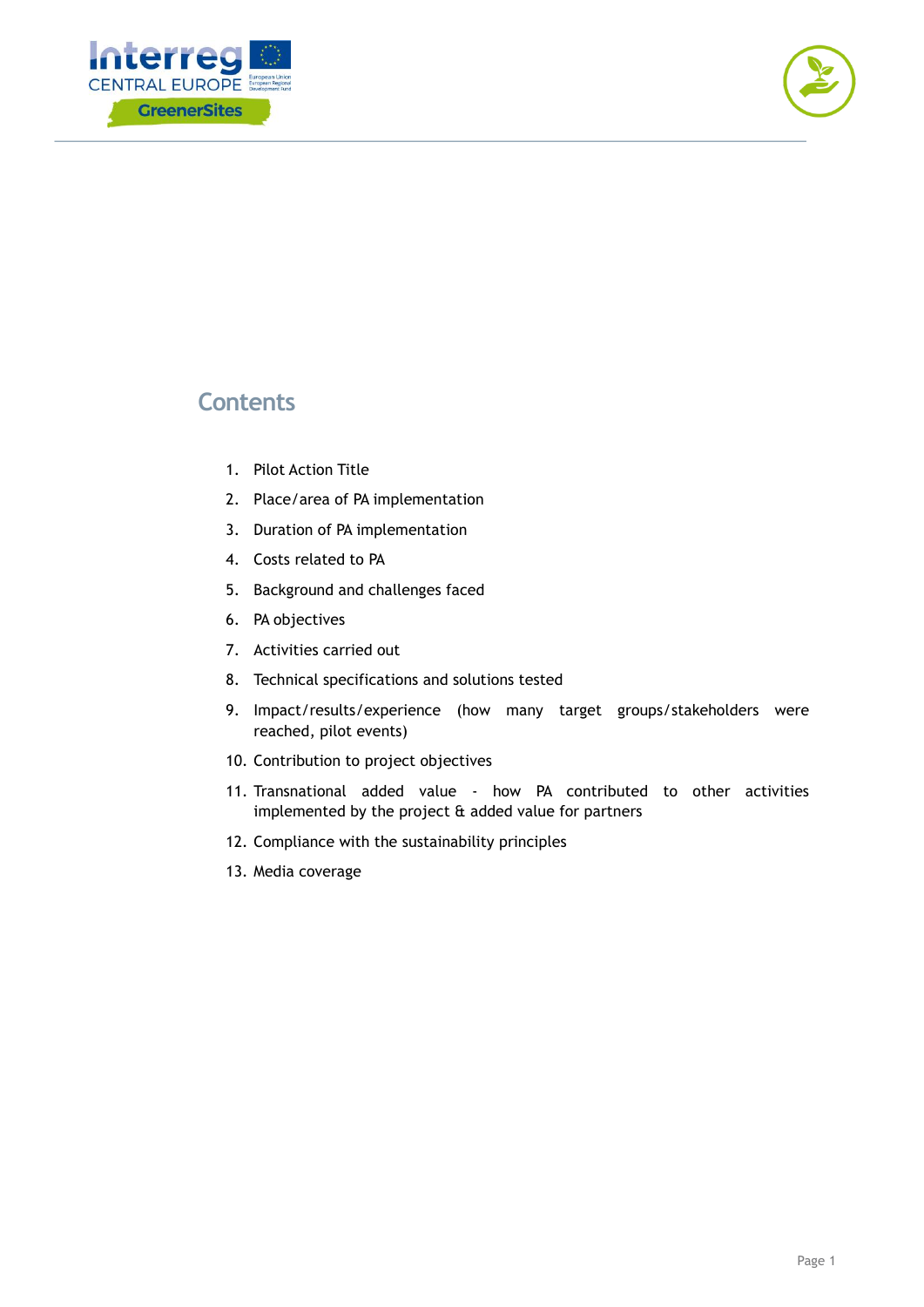



## **1. Pilot Action title**

Ground and groundwater monitoring on the inhabited area near brownfield site.

### **2. Place/area of PA implementation**

One of the oldest and at the same time the largest in Poland, "Zachem" Chemical Plant JSC administratively is located in the Kuyavian-Pomeranian voivodeship, Bydgoszcz poviat, within the borders of the Bydgoszcz town. It is situated in the south-eastern part of the town at a distance of about 7 km from the centre, From the hydrographic point of view, the characterised area belongs to the water catchment area of the Vistula river. The main surface watercourses are: The Vistula River and its left-bank tributary - the Brda River.



The area of the former "Zachem" Chemical Plant in Bydgoszcz covers about 2000 ha. Currently, in the area occupied before 1992 by the Plant, a number of independent business entities have their headquarters. The area of the "Zachem" Chemical Plant – is therefore historical and contractual, and refers to the area occupied by the Chemical Plant in Bydgoszcz before 1992. This entire area was subjected to preliminary research due to the high potential of threat to the soil and water environment. The area borders with inhabited settlements Łęgnowo and Łęgnowo –Wieś.

#### **3. Duration of PA implementation**

The activities started in July 2017 and will end in July 2019.

#### **4. Costs related to PA**

The following costs were incurred for the implementation of PA (the conversion rate to EUR 4,3 PLN):

- Inventory of existing wells and drilling 15 new piezometers, ground water analysis 316 761,35 PLN, 73 665,43 EUR
- Hydrogeological model of ground water and contamination flow 84 870 PLN, 19 737,21 EUR.
- Guidelines for monitoring 29 450 PLN, 6 848,84 EUR
- Risk analysis project of ground analysis and risk analysis report 84 879 PLN (soil tests) + 55 000 PLN (risk analysis report), 139 879 PLN, 32 527, 91 EUR.

#### **5. Background and challenges faced**

#### 5.1 Background

Until 2013 the Chemical Plant "Zachem" in Bydgoszcz was among the largest producers of organic chemistry on the Polish market. The study of the archival topographic maps shows that the Chemical Plant was established at the exact place of the former German explosives factory built during the Second World War (Schiegel, 1878; Sckerl, 1878). *Dynamit-Aktien Gesellschaft (DAG) Fabric Bromberg* was a huge armaments factory, designed for military tasks of the Third Reich. It was established nearby Bydgoszcz in 1939 – 1945. The most rapid development of the plant for the secret production of gunpowder and ammunition filling, due to the hard work of forced laborers, falls in the period of the Nazi regime. The main products of the DAG in the Bauleitung I (Kaltwasser) zone was nitrocellulose  $(C_6H_7O_{11}N_3)$ , smokeless gunpowder and nitroglycerin  $(C_3H_5N_3O_9)$ .

February 1954 is considered as the symbolic beginning of the "Zachem" Chemical Plant in Bydgoszcz, while the production was resumed in 1948 when blasting materials for mining were initially produced.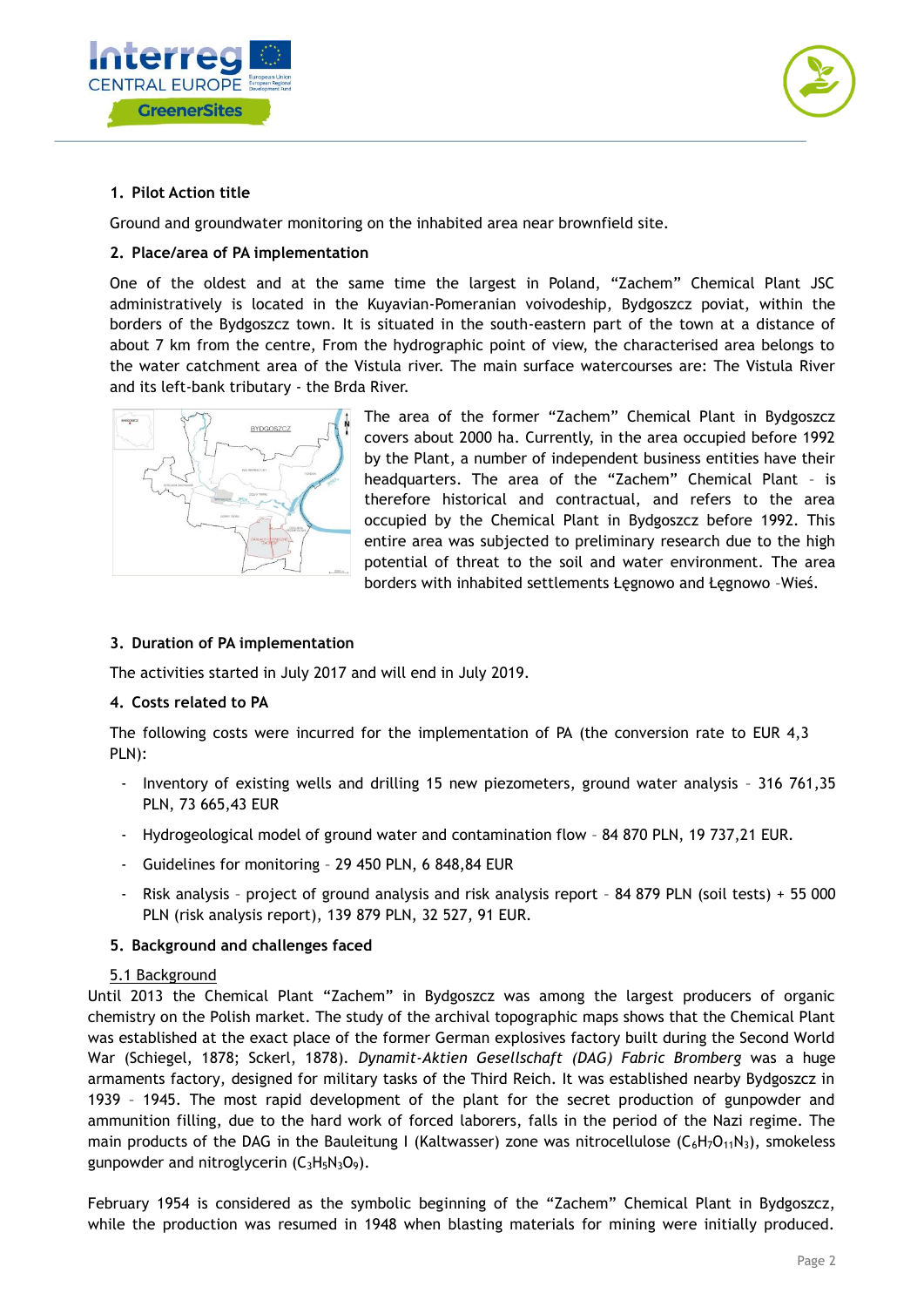



Then the production was adapted for both military and civilian needs, when TNT, pentaerythritol tetranitrate and tetryl were produced. After five years dyes, dyeing intermediates, pigments and phenol started to be produced. Dinitrotoluene (DNT), nitrobenzene, aniline and products made from recycled PVC were also manufactured. Moreover, acid denitration and nitration acid management was conducted. In the beginning of the 60s of the previous century experimental installations for the production of isocyanates, diene and polycarbonate were tested in the Chemical Plant. Studies for the construction of polyurethane complex were conducted and in the next decade the Plant invested in the production of flexible polyurethane foams, installations for electrolysis of brine, phosgene, DNT, toluene diamine (TDA), toluene diisocyanate (TDI) and epichlorohydrin (EPI) as well as rigid foams and fittings from polyurethane foams for the automotive industry. The production profile of the Chemical Plant evolved over the decades, having regard to the needs of the market and the political and economic situation of the country. It was also affected by the investment stagnation, which in the previous century resulted from economic difficulties of Poland. Basic and most important products manufactured in the Chemical Plant in the last period of its operation included toluene diisocyanate TDI, allyl chloride, epichlorohydrin EPI, hydrochloric acid, sodium hydroxide and sodium hypochlorite. Polyurethane foams were among the products manufactured on a large scale. These compounds (polyurethanes PUR or PU) are polymers that are produced by addition polymerization of polyfunctional isocyanates and amines and alcohols.

On March 14<sup>th</sup> 2014 the company went bankrupt and its assets are managed by the trustee.

The area of activity of the former chemical plant "Zachem" should be treated in its entirety as a potential source of groundwater pollution, especially the Quaternary aquifers (water-bearing levels) and the Neogene level being locally in hydraulic contact. In 2016 The Regional Directorate for Environmental Protection in Bydgoszcz carried out, as part of its own work, theanalysis of the condition of the environment in the areas belonging to the liquidated chemical plants, as a result of which 19 pollution outbreaks were separated in the area of the former Chemical plant - "Zachem".

## 5.2 Challenges faced

The whole process of revitalisation of this mega site will be a long process that requires specific knowledge and huge financial contribution, many engaged parties. Also the ownership of responsibility is not clear at this stage. Few cases are being processed in the court. Another aspect is the close vicinity of residential area and the agriculture production that is taking place and Natura 2000. The challenges faced during the realisation of pilot activities which are only a starting point might be the red light for those for all players who deal with this brownfield areas.

Main challenges identified during pilot action:

- Cooperation of many local stakeholders;
- Lack of plan for the area, each of the owners is dealing the part of the area by itself;
- Financial sources that are needed for remediation and couldn't be coped by small businesses or even a local institutions;
- Gaining data from different data owners, need for one platform;
- Knowledge about specific organic contaminants;
- Availability and costs of laboratory tests some organic substances are tested by no laboratory in Poland, all probes shall go abroad – this makes them costly and the time is longer;
- Social communication, inhabitants are afraid about impact of contaminants and expecting more actions from public and institutions.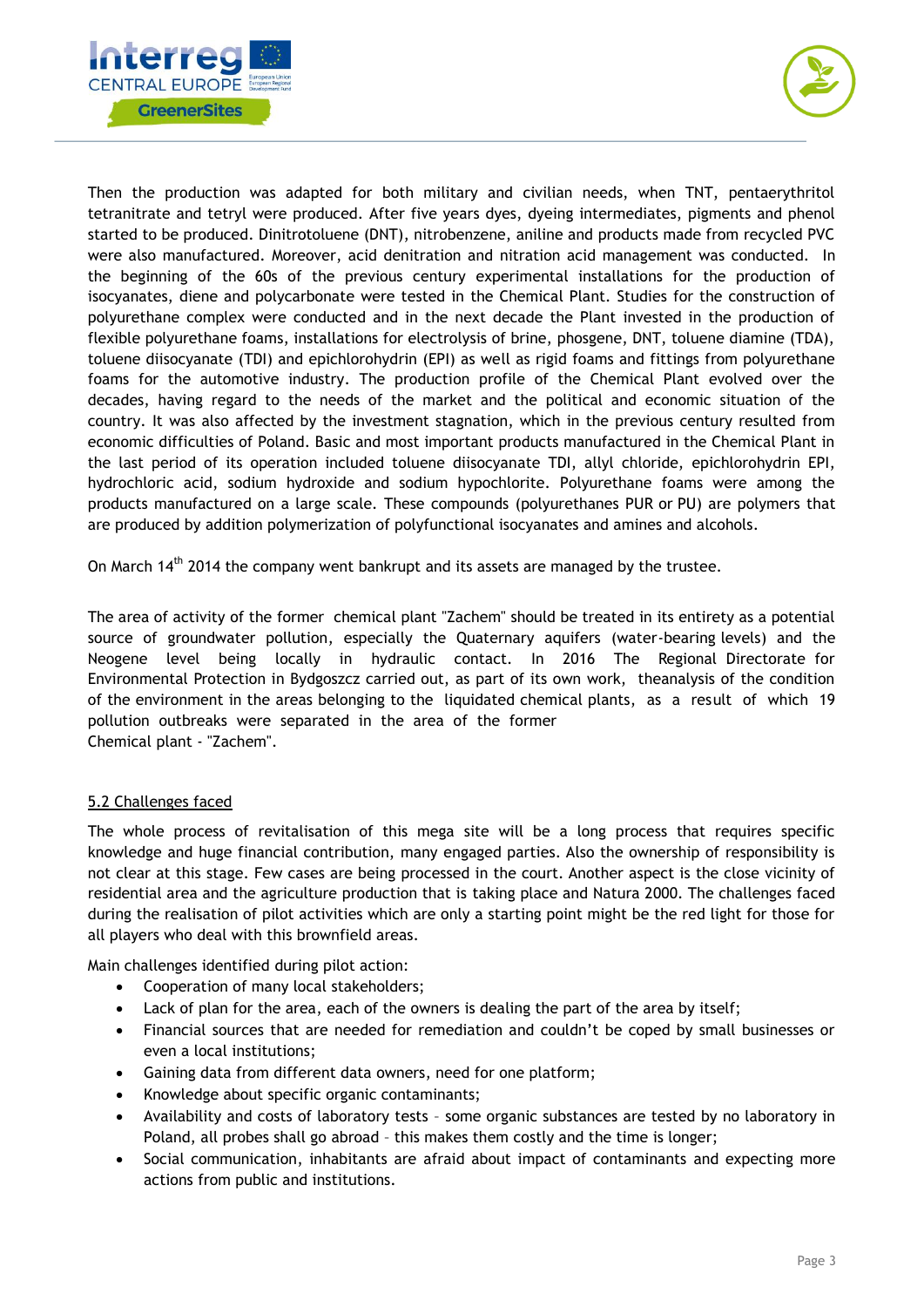



### **6. PA objectives**

The overall objective of the pilot action was to recognize the environmental condition of inhabited area Łęgnowo Wieś, assessing the risk for human health and propose future monitoring activities. Several specific sub-objectives were identified:

- Checking the number and conditions of wells,
- Build a monitoring barrier in Łęgnowo Wieś,
- Check the groundwater quality in the area,
- Modelling migration of ground water and contaminants in up to 25 years in the future,
- Assessing the risk for inhabitants,,
- Defining future monitoring activities
- Deliver the knowledge about impact of contaminants in the groundwater.

#### **7. Activities carried out**

The activities carried out within the pilot consisted of recognition of the environmental condition on the inhabited area Łęgnowo Wieś, assessing the risk for human health and propose future monitoring activities. A wild representation of local institution was engaged in the pilot activities which were realised at the time of high interest of inhabitants and media. At that time local and national TV produced the documents and spread the knowledge about danger of the contaminants from former chemical plant. For this reason the pilot activity was on political agenda and every step was commented. This situation made work more difficult. In detail, Bydgoszcz carried out the following actions:

1. Inventory of existing piezometers and wells in order to check their functionality and number for future monitoring purposes. Taking and analysing 18 probes.

As part of this project, the following were performed:

- inventory of 51 individual wells and 20 piezometers within the Łęgnowo Wieś estate and its neighborhood, including the determination of location coordinates, measurements of technical parameters of piezometers, groundwater field measurements and conducting surveys in the field of usability of wells,
- collection and laboratory analysis of groundwater from 8 selected, in agreement with the Ordering Party, individual wells located within the limits of the Łęgnowo Wieś estate,
- inventory of 44 monitoring wells in the field (piezometers and inactive wells) located in the area covered by the activities of the former Chemical Production Facility "Zachem", including the determination of location coordinates, measurements of technical parameters of piezometers and ground field measurements of groundwater,
- collection and laboratory analysis of groundwater from 10 selected in agreement with the Ordering Party monitoring wells of the former Chemical Production Facility "Zachem".

Due to the lack of consent of the owners of the area or the inability to obtain such permission effectively despite attempts made in this area probably 30 piezometers being part of the former monitoring subsystem of the "Zielona" landfill site and piezometers located on the premises of Nitrochem S.A. have not been included in the inventory allowing to verify their exact number or to assess their actual location.

The Assessment of groundwater contamination rate covered by individual wells in selected properties of the Łęgnowo Wieś estate and in piezometers belonging to the monitoring network of the former Chemical Production Facility "Zachem" and determining whether the analyzed areas contain chemical substances in quantities exceeding the established quality standards was carried out on the basis of physicochemical analyzes in relation to the applicable ordinances of the Ministry of the Environment and the Ministry of Health and based on standards / recommendations used in other countries.

The scope of performed physicochemical analyses included: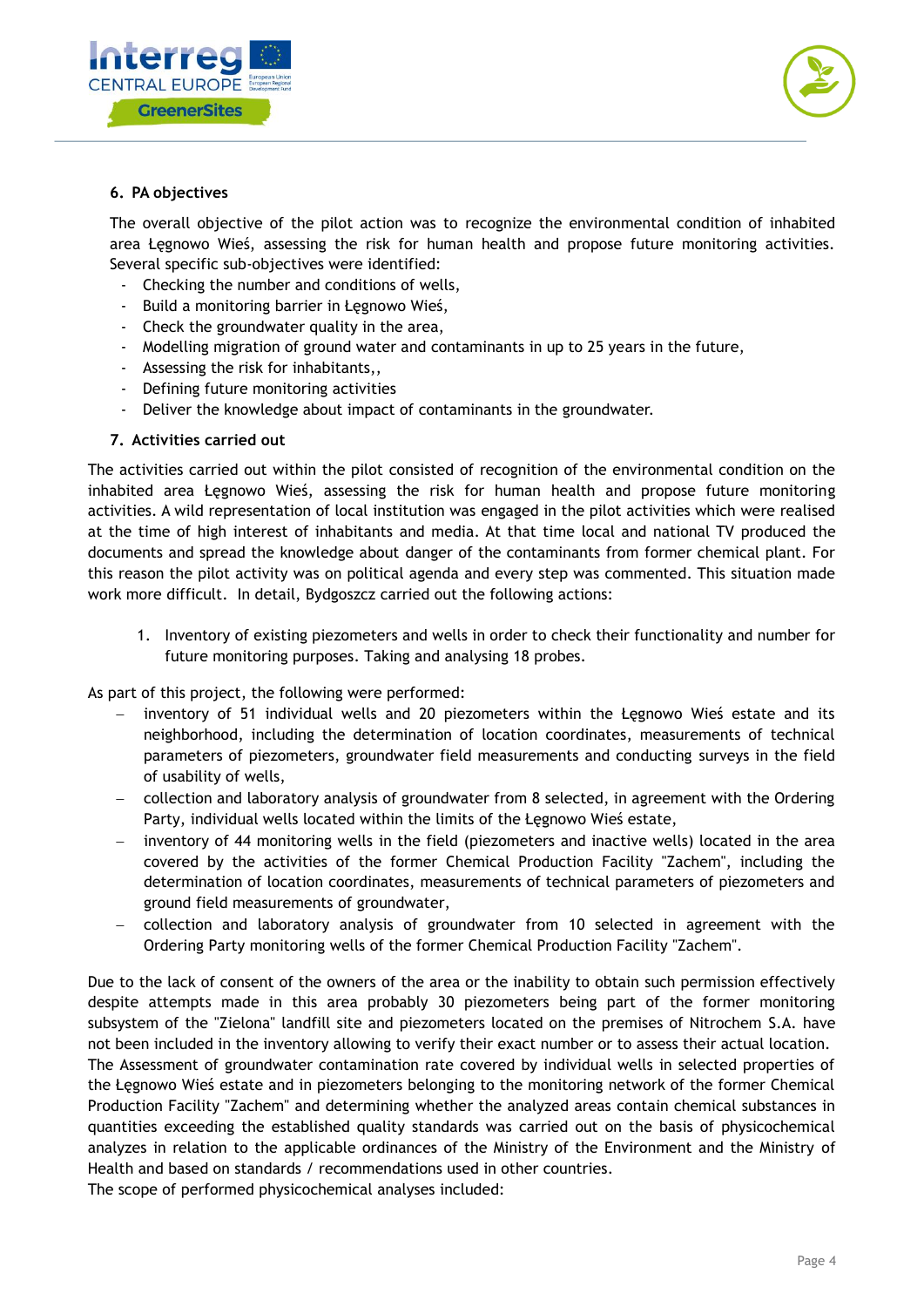



**inorganic ingredients:** Ca, Mg, Na, K, Cl, SO4, HCO3, SiO2, NO3, NO2, NH4 and As, Al, B, Ba, Cr, Co, Cu, Fe, Li, Mn, Ni, PO4, Sb, Sr,

**organic ingredients:** Total Organic Carbon (TOC), Phenol, Aniline, components BTEX (Benzene, Toluene, Ethylobenzene, Xylene), Diphenylsulphone, Chloroaniline, Epichlorohydrin, Hydroxybiphenyls, Nitrobenzene or total of nitro compounds, Octylophenole, Toluenodiamine, Toluidine, total PAH, total AOX and PCE i TCE,

**physico-chemical parameters:** temperature, water reaction (pH), Electrical conductivity and Redox Potential).

The results of laboratory analyses showed that none of the water samples collected met the chemical requirements set out in the Ordnance of the Ministry of Health on the quality of water intended for human consumption (Journal of Laws 2017 item 2294). With reference to the Ordnance of the Ministry of the Environment (Journal of Laws 2016 item 85) on the criteria and method of assessing the status of bodies of groundwater.

None of tested water samples meet the standards for class I-III, and only at one measurement point the quality of water corresponds to the requirements of class IV. The remaining water samples were classified as V class of the quality. Analyzing received results with reference to the Ordnance of the Ministry of Environment on conditions to be met for sewers discharged to waters or to the ground, and on substances particularly harmful to the environment water (Journal of Laws 2014 item 1800) in a few samples the quality of the tested waters exceeds the standards for sewers to waters or to the ground.

Analyses of almost all water samples showed iron and manganese concentrations exceeding the maximum allowable concentration. In addition, in many samples of water, there are over-normative concentration of Sulphates, Chlorides, Phosphates, nitrogen compounds, bicarbonates and organic compounds, expressed in the form of total organic carbon (TOC).

Amongst specific contaminations associated with the production profile of the former Chemical Production Facility "Zachem", in the two samples of water tested, excessive concentration of polycyclic aromatic hydrocarbons (PAH) and benzene were found. In single water samples, high concentrations of semi-volatile organic compounds specific for production profile were found, such as Aniline, Nitrobenzene, Phenol and organic compounds such as Diphenylsulphone, Toluendiamine, Hydroxybiphenyl and Toluidine. In addition to specific contaminations in significantly elevated concentration and exceeding the quality standards in all water samples tested, adsorbed organochlorine compounds (AOX) were determined.

In the light of the obtained results, it can be pointed out that a significant area in the borders of the Łęgnowo Wieś estate is contaminated by toxic organic and inorganic substances that have penetrated the groundwater stream from the former Chemical Production Facility "Zachem" in Bydgoszcz. However, it should be considered that this is a point-based assessment and it is not possible to determine spatial environmental conditions on this basis. The current monitoring network is insufficient to fully interpret the process of migration of contaminants from the area of former Chemical Production Facility "Zachem" towards the Łęgnowo Wieś estate. Until now, piezometers have been designed individually, creating local monitoring networks around identified contamination sources, and therefore their location and depth is not adapted to the hydrogeological conditions found in the investigated area. Boreholes are often too shallow and not properly localized and therefore they do not provide a possibility of interpretation of environmental conditions in a wide area. 4

2. Installation of the barrier - 15 new piezometers on the inhabited area of Łęgnowo Wieś in order to check the flow of contamination from former chemical plant. Analysing groundwater from the new piezometers.

The monitoring network of 15 piezometers to track the migration of the groundwater contamination front in line –transverse to the flow direction of the contamination front from the Chemical Plant "Zachem" towards Łęgnowo-Wieś estate. The geological project for this 15 piezometers was approved by Marshal office of the Kuyavian-Pomeranian Voivodship. The boreholes were installed o the depth of 7.5 – 8.00 m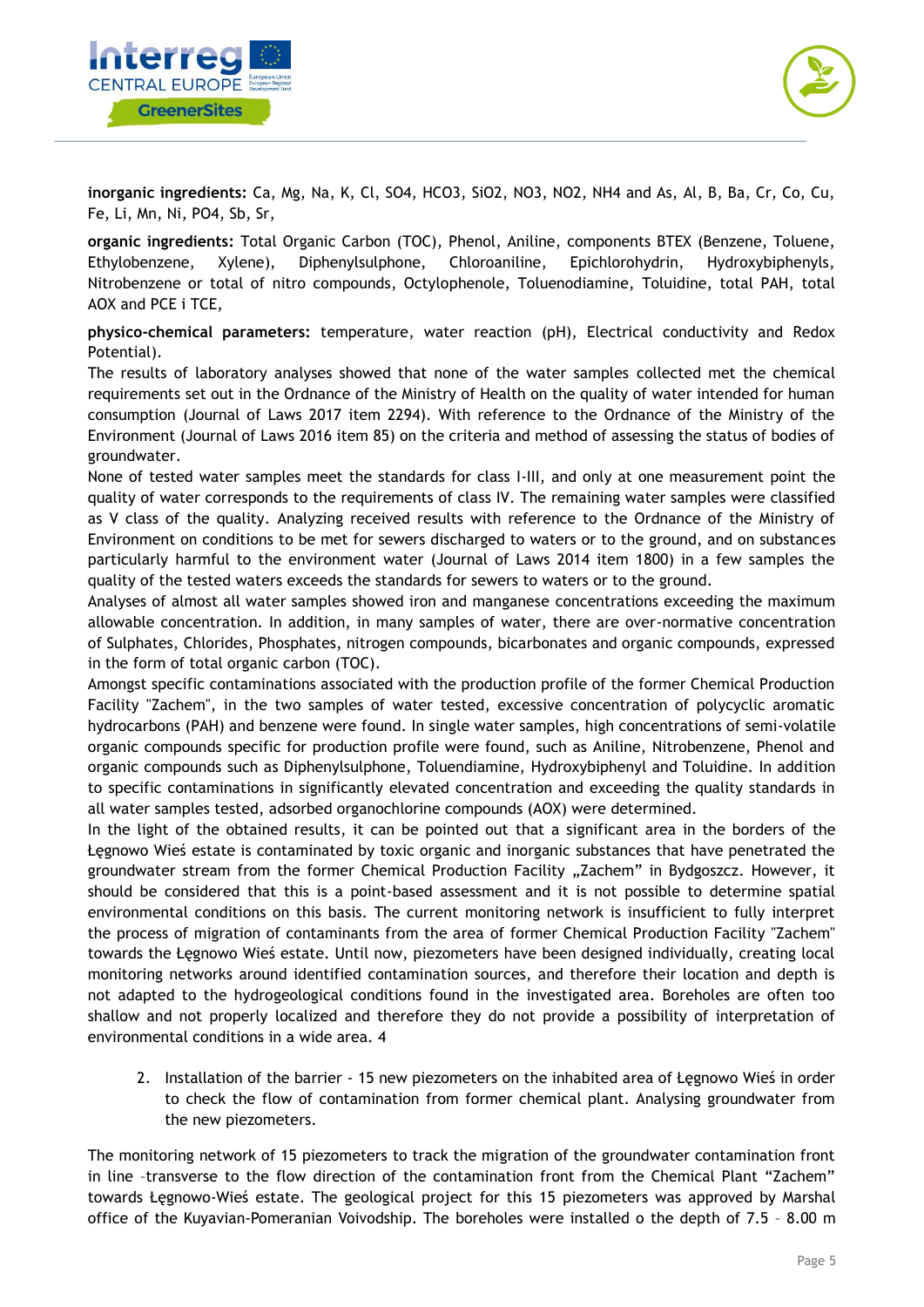



bgl. The results are available in geological documentation which contains detailed summary of all work carried out, including:

- Documentation logs for 15 geological boreholes and piezometers
- Description of geological structure and hydrogeological conditions,
- Results maps with location of piezometers
- Geological cross-sections
- Graphs of graining of soil
- Results of laboratory analysis of collected soil and water samples

In order to determine the quality status of groundwater of the first aquifer in the piezometers made, a series of sampling was carried out (15 groundwater samples). In addition, to determine the physiochemical state of the soil from two boreholes, 6 samples were collected from the striate above the groundwater level. Sampling and analysis were carried out by entity with appropriate accreditation and implemented quality control system i.e. I2 Analitycal Limited Sp. Z o.o. in Ruda Śląska. The following physical and chemical analysis were carried out for collected samples:

Inorganic ingradients: Ca, Mg, Na, K, Cl, So4, HCO3, SiO2, NO3, NO2, NH4 and As, Al, B, Ba, Cr, Co, Cu, Fe, Li, Mn, Ni, PO4, Sb, Sr,

Organic ingredients: Total Organic Carbon (TOC), Phenol, Aniline, components BTEX (Benzene, Toluene, Ethylobenzene, Xylene), Diphenylosulphone, Chloroaniline, Epichlorohydrin, Hydroxybiphenyls, Nitrobenzene or total of nitro compounds, Octylophenol, Toluenodiamine, Toluidyne, total PAH, total AOX, PCE and TCE.

Physio-chemical parameters: temperature, pH, Electrical conductivity and Redox Potential).

The obtained results of analyses of groundwater samples show that in each of the installed piezometers water of the first aquifer is contaminated by toxic organic and inorganic compounds, which in the area of documented works have penetrated from the former Chemical Production Facility "Zachem".

The results of analysis of 6 soil samples collected from two boreholes from the depth horizon of 1.0 – 2.5 m bgl, above the groundwater level, showed no contamination. Nevertheless, the soil environment in the saturation zone is secondary contaminated as a result of migration of pollutants in groundwater.

Due to the contamination of groundwater in piezometers and the location of piezometers in the barrier line on the flow path towards the Łęgnowo-Wieś estate, it is recommended at least five years of permanent monitoring of the quality of groundwater in order to assess the current migration rate of the pollution front from the former "Zachem" area.

3. Modelling the water and contamination flow on the brownfield site area.

Hydrogeological model of the flow of groundwater and pollutants from the area of the former Chemical Plant "Zachem" residential estate was created on the basis of archival materials, it should be stated that every pollution outbreak located in the area of the former chemical plant "Zachem" in Bydgoszcz is accompanied by clouds of polluted groundwater. These pollutants (mainly phenol, aniline and toluidine) dissolve together with groundwater in the direction of the Vistula and Brda rivers, which poses an ecological threat to the areas also located within the boundaries of the Łęgnowo Wieś housing estate. The main objective of hydrogeological model is to make forecasts of further movement of groundwater pollution towards inhabited areas. The basic input data to the model will include inventoried and documented groundwater pollution zones (so-called "pollution clouds"). The analysis and selection of the most burdensome and characteristic parameters and indicators of groundwater pollution for the examined region was based exclusively on archival materials. On the basis of the selected parameters, maps of groundwater pollution zones in the form of pollution cloud ranges spreading from the source (identified pollution outbreaks) to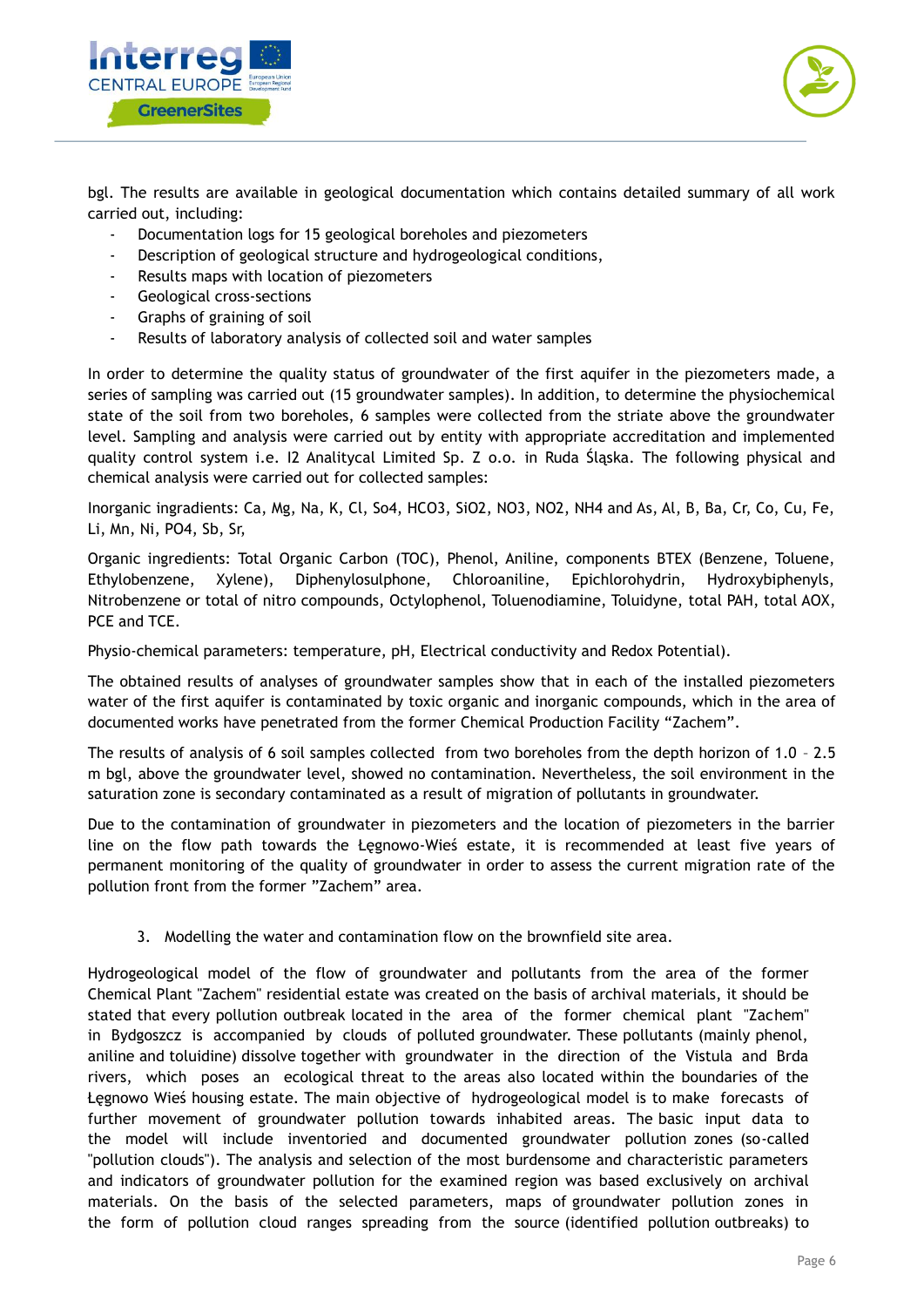



the area of the Łęgowo rural district, including the village of Łęgowo, were made. In total, for the purposes of this study, physicochemical analyses from 128 hydrogeological boreholes were inventoried, obtained and used, including: 83 piezometers, 33 deep wells and 12 dug (farm) wells. The indicators of pollution, include following inorganic compounds: sulphates and chlorides and organic compounds: phenol, aniline, toluidine, toluenodiamine, chloroaniline and nitrobenzene. These compounds, organic and inorganic derivatives are closely related to the following materials and waste stored in numerous industrial waste disposal sites located in the area of industrial research.

Model tests on migration of pollutants were carried out on a model with a total area of 73, 78 km. In the three-dimensional space the numerical model was worked out in 3 layers.

The model was made on the basis of the analysis of over 246 hydrogeological boreholes, 62 monitoring boreholes and archival cartographic studies.

Computer analyses of the direction and time of groundwater flow in the aquifer and migration

(movement) of pollutants in the three-dimensional space in the form of a cloud of pollutants were carried out on the model. As a result of the simulation, the time of groundwater flow was calculated from identified 19 pollution outbreaks to Łęgnowo to the border of Toruńska Street. The calculated groundwater flow times are as follows:

I - The area of the Colouring Plant - flow time 6-8 years.

II - Dye waste pit- flow time 5-6 years.

III – Pressure Gauge Complex Installation Area - flow time 8-9 years.

IV - "Zimna" Headquarters - flow time 6 years.

V - PURINOVA district (former T-7300), according to calculations in the case of PURINOVA

District, groundwater flows towards the Brda River with a flow time of about 15 years.

VI - TDI tar extinguishing site - former graveyard (post-galvanic waste) - flow time 9-10 Years.

VII - Brine electrolysis area, brine reservoirs - flow time 11 years, groundwater may also move to the Brda valley with an inflow time of approx. 18-20 years.

VIII - Propylene warehouse - flow time 9-10 years.

IX - EC ash and slag landfill - flow time 6-7 years.

X - contaminated site (TDI/TDA) - contaminated site with toluenodiamine and toluene diisocyanate - flow time 8-10 years.

XI - EPI (epichloridine) installation area - flow time 7-8 years.

XII - SOE - epichloridine sedimentary pond - flow time 8-9 years.

XIII - storage area in Lisia Street - flow time 8-15 years.

XIV - CSN (Central Neutralisation Station) area - flow time 6-7 years.

XV - Area of three aniline sludge storages (pits) - flow time 8-10 years.

XVI - Area of Dinitrotoluene DNT installation - flow time 8-10 years.

XVII - Area of the "old boiler house" - flow time 6-8 years.

XVIII – Landfill complex in Zielona/Elektryczna Street - flow time 5-17 years.

XIX - Brine pipeline route - time of flow from 6 years in the northern part to over 20 years in the southern part.

Calculations of pollution migration were carried out for selected chemical compounds: chlorides, phenol sulphates, aniline, nitrobenzene, toluidine, toluenodiamine and chloroaniline. The migration of pollutants in groundwater from identified pollution outbreaks and contaminated areas in the area of the former Zakłady Chemiczne "Zachem" was forecast.

For the three best documented substances, i.e. chlorides, sulphates and phenols, two numerical scenarios (prognostic simulations) were carried out for each. The aim of these scenarios was to present a differentiated character of the spread of pollution in relation to the initial conditions. In the first, simplified scenario, only the diffusion of the interpreted baseline concentration was considered. This scenario assumes that there is no constant supply of chemical compounds from pollution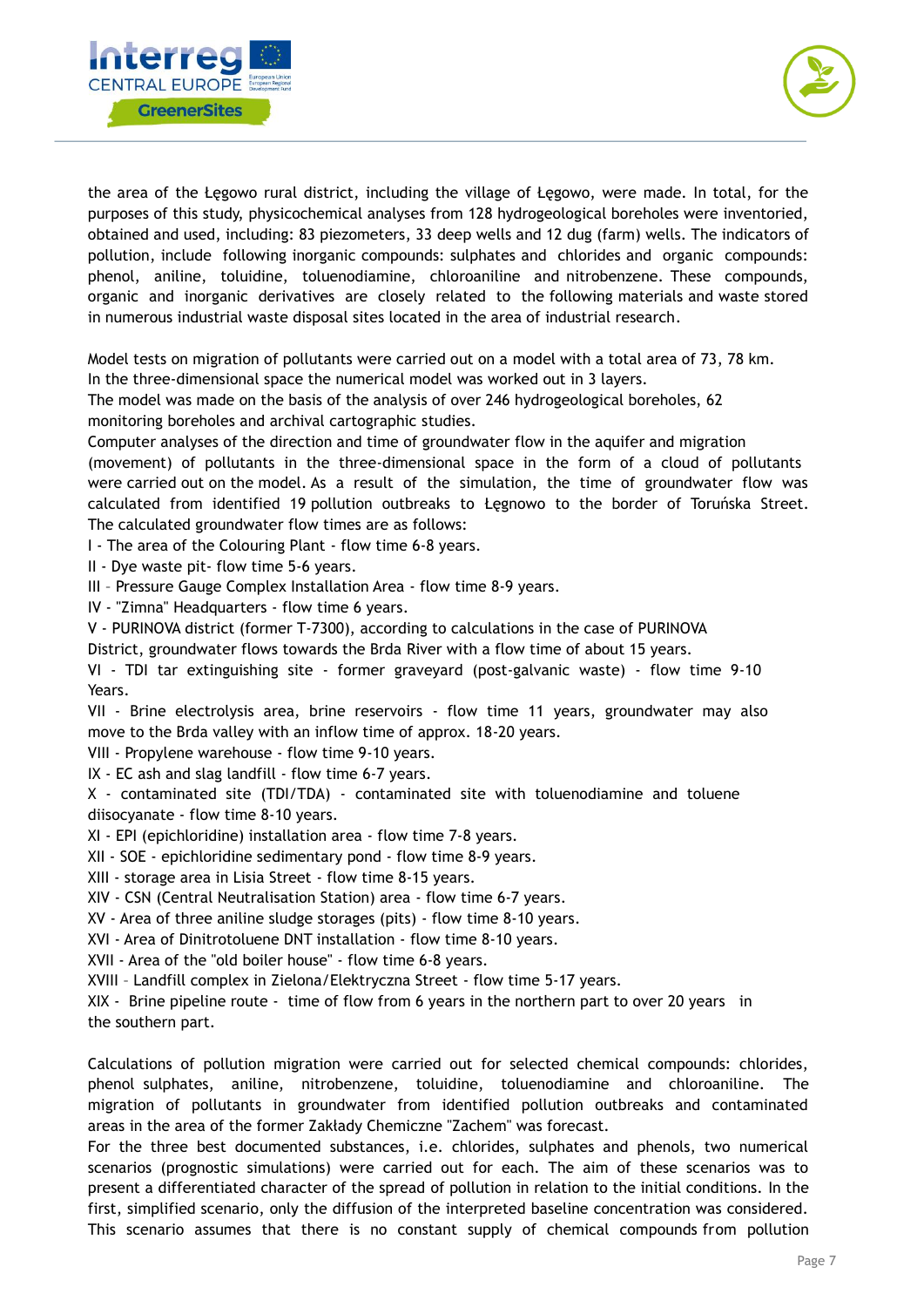



sources. This means that only the spreading of the currently observed spatial distribution of pollutant concentrations was simulated. This approximately corresponds to the situation in which pollution outbreaks were eliminated or technical solutions were applied that prevent further inflow of pollutants. The second scenario, apart from the initial concentration, takes into account the additional inflow of pollutants from the best documented pollutant object and the most dangerous at the same time: "Storage complex in Zielona/Energetyczna Street". For other organic compounds: aniline, chloroaniline, nitrobenzene, toluidine, toluidine, toluenodiamine only the first numerical scenario was realized due to poor reconnaissance. It should be emphasized that the first numerical scenario is simplified and presents the direction and time of pollution clouds spreading, however, in case of a constant inflow of pollution it lowers the values of the calculated concentrations. A forecast of the pollution spread for chlorides and sulphates was carried out in the period T+25 years (25 years forward) at intervals of every five years, the so-called time steps. The flow of organic compounds (phenols, aniline, nitrobenzene, toluidine, toluenodiamine and chloroaniline) moving with groundwater was carried out during T+50 years (50 years forward) in time steps every 10 years.

The analysis of pollution migration shows that the area of contaminated groundwater, in particular with organic compounds from the former chemical plant "Zachem", will gradually expand towards the built-up areas of Łęgnowo, causing the progressive degradation of groundwater.

4. Assessing the risk on human health.

Soil sampling plan was developed for the Łęgnowo-Wieś area in order to collect output data for the assessment of health risk to the inhabitants.

The sampling plan was divided into two parts depending on a land use pattern in the Łęgnowo-Wieś settlement:

- 1) soil sampling plan for residential area
- 2) soil sampling plan for agricultural land.

Both sampling plans were developed in compliance with national regulations, based on the findings of the previous investigations conducted in the pilot area by AGH University of Technology (2016, 2018) and ARCADIS (2018). Apart from that, numerical cartographic data in the form of a land and building registry map, soil-agricultural map and a map of the Łęgnowo-Wieś settlement borders were used for this purpose. The number of sampling sections was established according to the land function and its area. Soil sampling plan for residential area. The residential area (31.1 ha) was divided into 20 sampling sections taking into account the location of groundwater pollution clouds and a topographic relief. The plots on which boreholes should be made were chosen considering their central location in relation to the group of residential plots and their location within a given pollution cloud. The location of 9 bore-holes whose coordinates represent the central points of the selected plots was determined. Substances for health risk analysis were selected by assigning appropriate sources and types of pollution to each cloud. At the same time, it was indicated which substances should be determined in soil samples taken from the surface layer of individual sampling sections, and which from deeper layers.

In the majority of sections in the soil layer, the permissible content of substances causing a risk for polycyclic aromatic hydrocarbons is noticed. The highest values for PAHs are recorded in 3 sections (32, 34 and 35). In addition, trace amounts of metals in the soil are noticed, however, their content in the investigated soil does not exceed the values for group I allowed by the regulation (Journal of Laws of 2016 item 1395). Not established presence of other substances tested in the soil - the obtained results for other substances show values below the method's determination.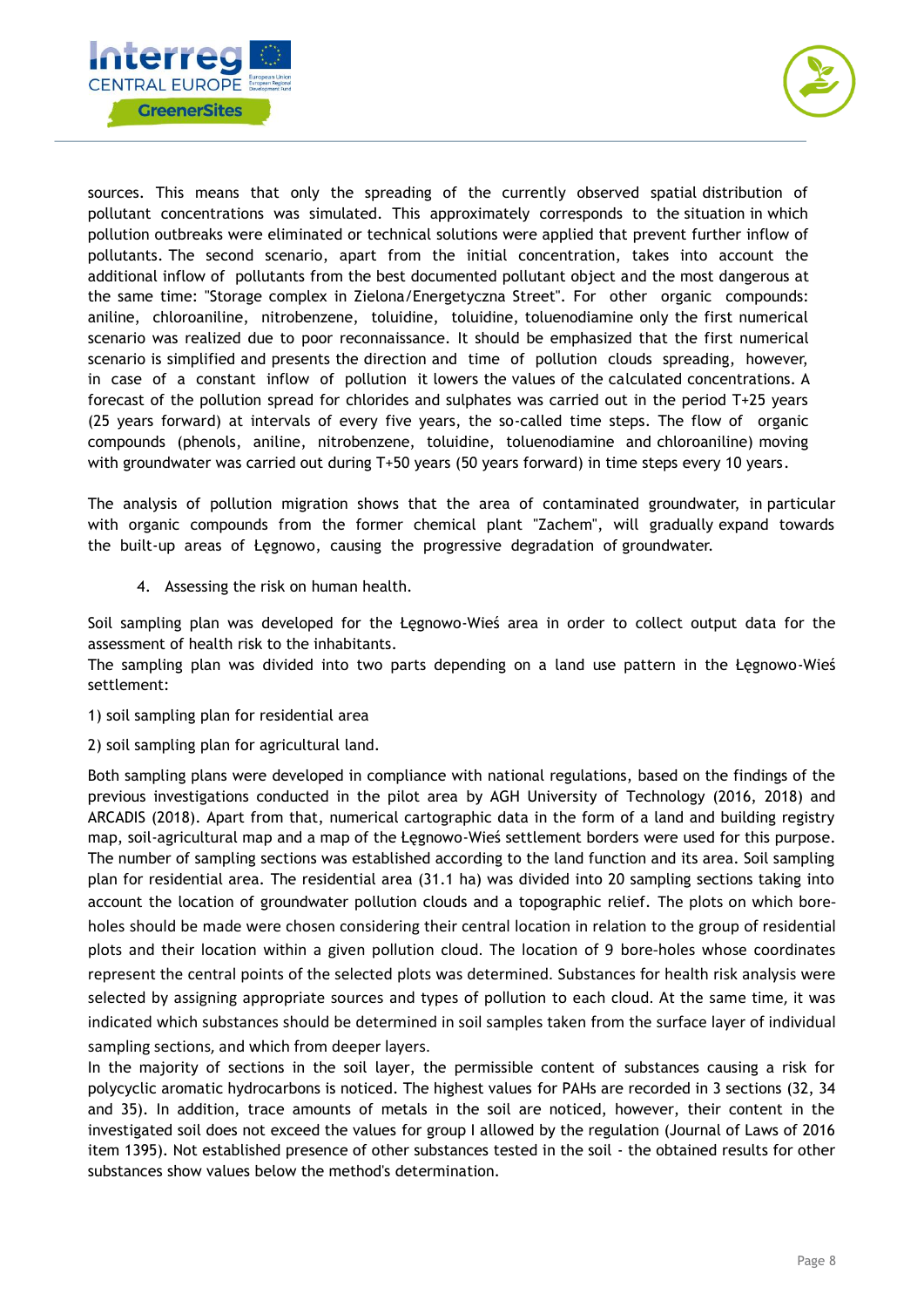



In the case of soil trials taken below a depth of 0.25 m, p.p.t. only in the hole no. 51 and in the hole no. 25 at the depth of 0.9 m.p.t. the slight presence of pyrene was noted, and for the hole no. 51 - also benzo (a) of anthracene.

For selected six farms in the ground layer up to 0.25 m, p.p.t. notes that exceedances are only for PAHs. Metals are also present in the soil, but they do not pose any risk. The other analyzed substances present values below a given level of quantification.

A health risk analysis was elaborated for residents of the Łęgnowo- housing estate, the scope of work included:

- Performing a basic health risk assessment, consisting of developing a data set input, exposure and toxicity assessments, and risk characterization health, consisting in the integration of the results of toxicity and exposure assessment.
- Determination of local, safe for health content of pollutants, i.e. local remediation criteria if the risk level is exceeded.
- Assessment of soil pollution with chemical substances on the basis of their allowable soil content, as defined in the national regulation.

Health risk analysis for residents of the Łęgnowo-Wieś housing estate exposed to specific ones for the production activity of Zakłady Chemiczne ZACHEM, substances contained in soil have been shown That total non-carcinogenic risk (hazard index - HI) in all research sections and selected households is significantly lower than the allowable level HI = 1; acceptable level of carcinogenic risk for a single substance (1 \* 10-5) is slightly exceeded in the case of benzo (a) pyrene and concerns three research sections (32, 34, 35) and one farm (K30); total carcinogenic risk (CR) in all sections examined and selected households is lower than the CR level = 1 \* 10-4, above which usually corrective action is justified.

5. Creating the guidelines for future monitoring based on the performed research.

The guidelines relate to soil and water environment monitoring and contain:

• assessment of the existing monitoring of groundwater in the inhabited areas of the Legnowa Wieś estate and proposals for the designation of areas in the inhabited areas of the Łęgnowa Wieś estate, which due to the current state of knowledge should be covered by groundwater monitoring

• specification of the type and quantity of samples that are proposed to be adopted as part of monitoring

- sampling methodology
- the proposed scope of analytical tests for soil and water environment monitoring
- frequency of sampling for tests,

• presentation of monitoring results, including information on the possibility of monitoring data integration in the geoinformation tool

• estimated cost of planned monitoring tests

The purpose of the planned monitoring will be the ongoing observation of the inflow of groundwater pollution migrating from the area of former "Zachem" towards the Łęgnowo - Wieś estate, in the context of the impact assessment on the residents of the housing estate as and deterioration of the quality of the soil and water environment. As part of the assessment, it was found that the old and the new monitoring network (taking into account all archived piezometers inventoried in 2018) is insufficient to fully assess and control the state of groundwater quality in the area of the Łęgnowo Wieś estate and it is required to identify at least 7 additional areas in which the development of the monitoring network should be planned, consistently to the adopted concept of pollution distribution and possible migration directions.

As part of the guidelines, the need to expand the monitoring system was assumed by 7 new observation points (7 double piezometers of different depths - a total of 14 openings) located in zones selected for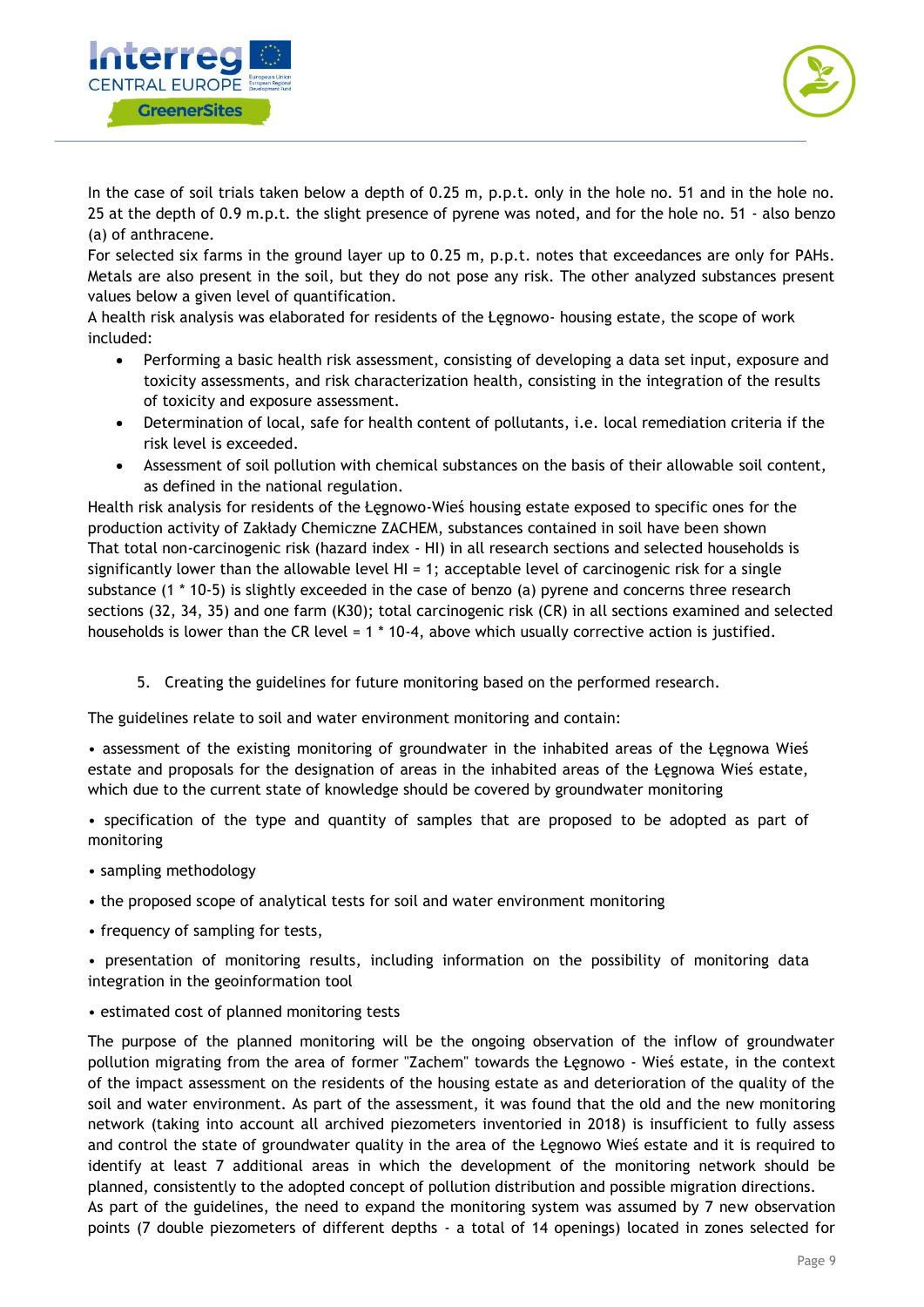



additional recognition). Monitoring should also be carried out in the existing observation holes network (8 points were initially accepted) and arch holes / wells (6 points were initially accepted). In total, the planned research network of groundwater monitoring will include 28 observation points. In addition, for monitoring purposes, it is recommended to monitor the quality of water in farm wells (pre-set 9 points) and in surface waters (4 points). In addition, attention was paid to the need to carry out control tests of contamination in ground air, especially in the area of buildings with basements. In connection with the need to build a platform for cooperation and exchange of information between individual entities responsible for monitoring should check at least the propose substances. In order to apply the best available tools and methods for the purposes of interpretation, analysis and visualizing the monitoring results it is important to use the current Web-GIS tool, which will serve to create a database of pollution identified in the Łęgnowo - Wieś housing estate by means of which the residents and other interested parties will have access to current information on the results of monitoring work through the web browser. The guidelines also gives a time plan and estimated costs for yearly monitoring which is c.a. 700 000 PLN.

6. Integrating the achieved results into the GIS tool of the project.

Information like pollutants, number and location of piezometers, soil and water samples results and ownership will be also presented in an online database (GIS). The web GIS tool developed in WP1 was installed on the server of the Regional Directorate of Environmental Protection responsible for taking remediation decisions and all related contamination issues at regional level. Data about brownfields is scattered and not sufficient. As in Poland does not exist official catalogue of contaminated areas, including brownfield, such database will help institutions, as well as private investors and actors to obtain information about the area of interest. The geo-information system was developed in order to support brownfield regeneration by helping institutions to better use available data and manage environmental problems in a more effective way. The tool's database will be constantly updated in order to provide up to date information about the brownfield.

#### **8. Technical specifications and solutions tested**

- 1) The inventory of the monitoring wells (according to inventory card).
- 2) The ground and groundwater analysis (specific organic compounds).
- 3) 15 piezometers (7.5 18 m bgl).
- 4) Hydrogeological model three dimentional space numerical model, from 19 pollution outbreaks, 2 scenarios, forecast +25 and +50 years, in ModPATH Version 5, for spatial analysis MT3D DMS was used.
- 5) Risk analysis according to EPA standards, using HRA system of managing health risk.
- 6) Guidelines for monitoring involve using current wells and also drilling new piezometers.

#### **9. Impact/results/experience (how many target groups/stakeholders were reached, pilot events)**

Thanks to the GreenerSites project the City of Bydgoszcz was able to check the impact of the contamination of former Chemical Plant "Zachem" on the inhabited area of Łęgnowo-Wieś and provides the monitoring results to induce the activities that improve the quality of life of the city inhabitants. The implemented measures allow preliminary assessment of the environment condition of the site, which is strongly contaminated by organic and inorganic compounds. The results shows that ground water migrating from former chemical plant is strongly contaminated and this contamination reach the inhabited area. No specific compounds was found in soil however the Polycentric Aromatic Hydrocarbons were detected. Implemented pilot action positively contributed to the improvement of the environment and general conditions of the FUA.

Among many other problems caused by closing down chemical Plant "Zachem", the environmental issues were raised recently, the land were sold out by Treasury in Bankruptcy and responsibility for environment became an issue. In this time GreenerSites project has started and joint the common effort to solve this huge local problem. Local stakeholders meeting were organized, 3 meetings with inhabitants (on one of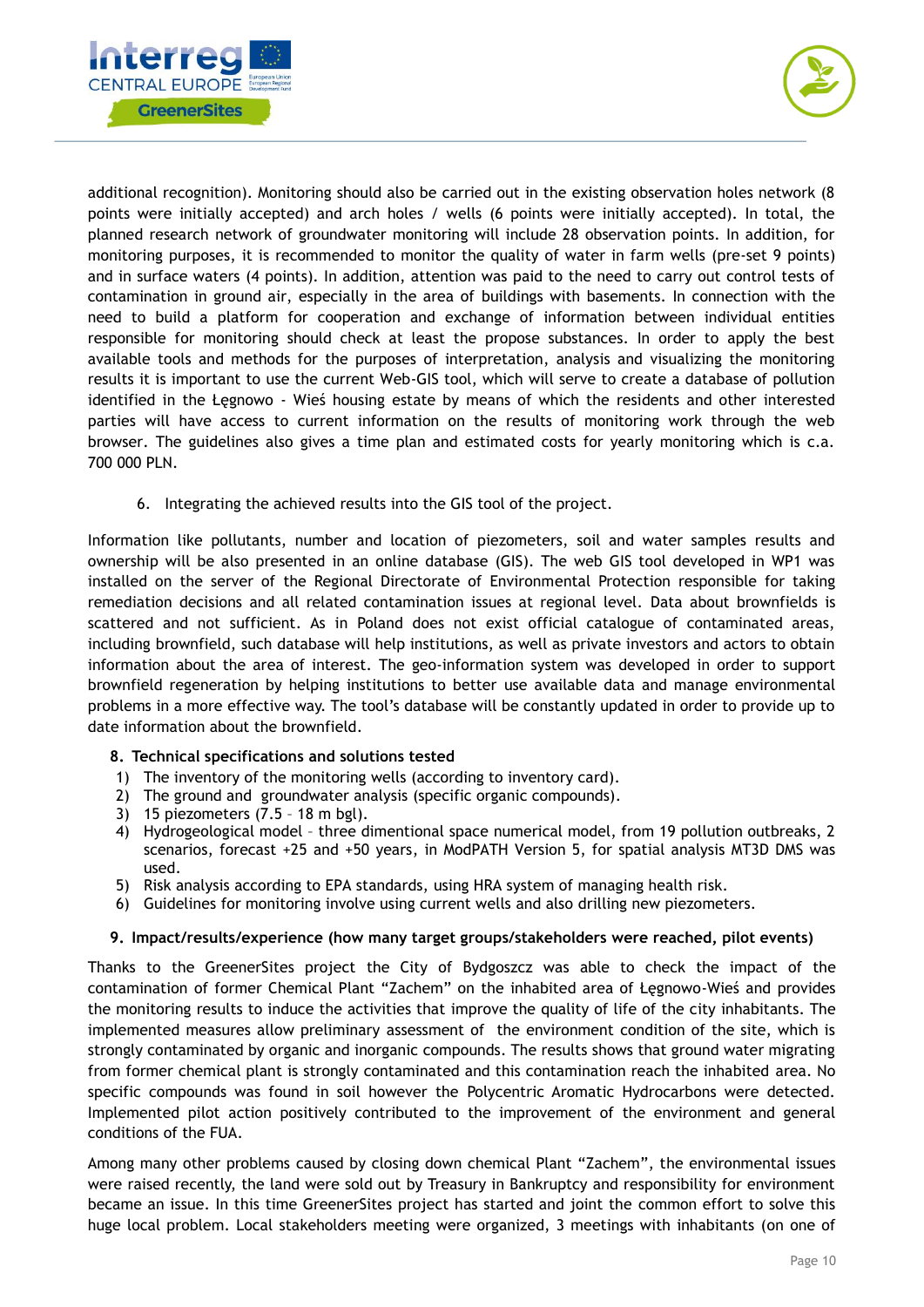



them the GreenerSites were presented), GreenerSites was presented also during City Council meetings. Additionally the informal contact with inhabitants was made during the collection of soil samples from Łęgnowo-Wieś. Big number of stakeholders participated in transnational and local training. The final results of all documents produced within pilot action in Bydgoszcz was disseminated to selected stakeholders.

The most active cooperation was made with associated institution: Regional Directorate of Environmental Protection, the institution the most competent for contamination of ground and remediation activities. This institution lead the stakeholders group, initiated the meetings on inhabited area and cooperated with AGH University regarding the assessment of environmental conditions.

Also many other local institutions were involved in the pilot site activities. Pilot activities were presented at every stakeholder meeting and consulted with local institutions.

Key stakeholders: Provincial Inspector of Environmental Protection in Bydgoszcz, State Sanitary Inspectorate in Bydgoszcz, the Marshal's Office, Mining Academy in Krakow, Technical University in Bydgoszcz, Municpal Water Works in Bydgoszcz, Bydgoski Wyszogród Association, main Geologist at Municipal Waterworks, Director of Regional Inspectorate of Environment Protection, National Director of Health Inspection, National Epidemic and Health Station, Marshall Office, Voivodship Office, Bydgoszcz Industrail and Technological Park.

No of stakeholders reached: 40 (institutions participating in experts group and pilot event, consulted during realization of pilot action)

No of target groups reached: 52 (inhabitants of Legnowo who participated in meetings)

#### **Local expert group meetings (later converted into regional expert group)**

19.01.2017 09.05.2017 03.10.2017

[29 May 2019](https://www.bydgoszcz.pl/fileadmin/multimedia/rozwoj/ZACHEM/2019_05_29_sesja_maj_ostateczna_wersja.pdf) 

#### **Regional expert group meetings**

16.03.2018 04.04.2018 25.05.2018 20.06.2018 – study visit 19.10.2018

**Presentation of pilot site on the Brownfield Expert Group set up by Minister of Environment** 24 April 2019

**Presentation of GreenerSites on the City Council sessions:**

[24 April 2019](https://www.bydgoszcz.pl/fileadmin/multimedia/aktualnosci/zzz_pojedyncze_Z/2019_04_24_sesja_KWIECIEN.pdf) [28 March](https://www.bydgoszcz.pl/fileadmin/multimedia/aktualnosci/zzz_pojedyncze_Z/2019_03_28_sesja_MARZEC.pdf) 2019 [26 February 2019](https://www.bydgoszcz.pl/fileadmin/multimedia/aktualnosci/zzz_pojedyncze_Z/2019_02_26_sesja_LUTY.pdf)  [30 January 2019](https://www.bydgoszcz.pl/fileadmin/multimedia/aktualnosci/zzz_pojedyncze_Z/2019_01_30_ZACHEM_sesja__popr._.pdf)  [19 October 2018 \(MWIK\)](https://www.bydgoszcz.pl/fileadmin/multimedia/aktualnosci/zzz_pojedyncze_Z/19_10_18_Prezentacja_-_MWIK.pdf) [17 October 2018](https://www.bydgoszcz.pl/fileadmin/multimedia/aktualnosci/zzz_pojedyncze_Z/2018_10_17_Zachem_sesja__popr._.pdf)  [28 March 2018](https://www.bydgoszcz.pl/fileadmin/multimedia/aktualnosci/zzz_pojedyncze_Z/2018_03_28_ZACHEM_Sesja.pdf)  Meetings with inhabitants of Łęgnowo 18.09.2017 01.12.2017 (presentation of GreenerSites project) 04.04.2018

Achieved results: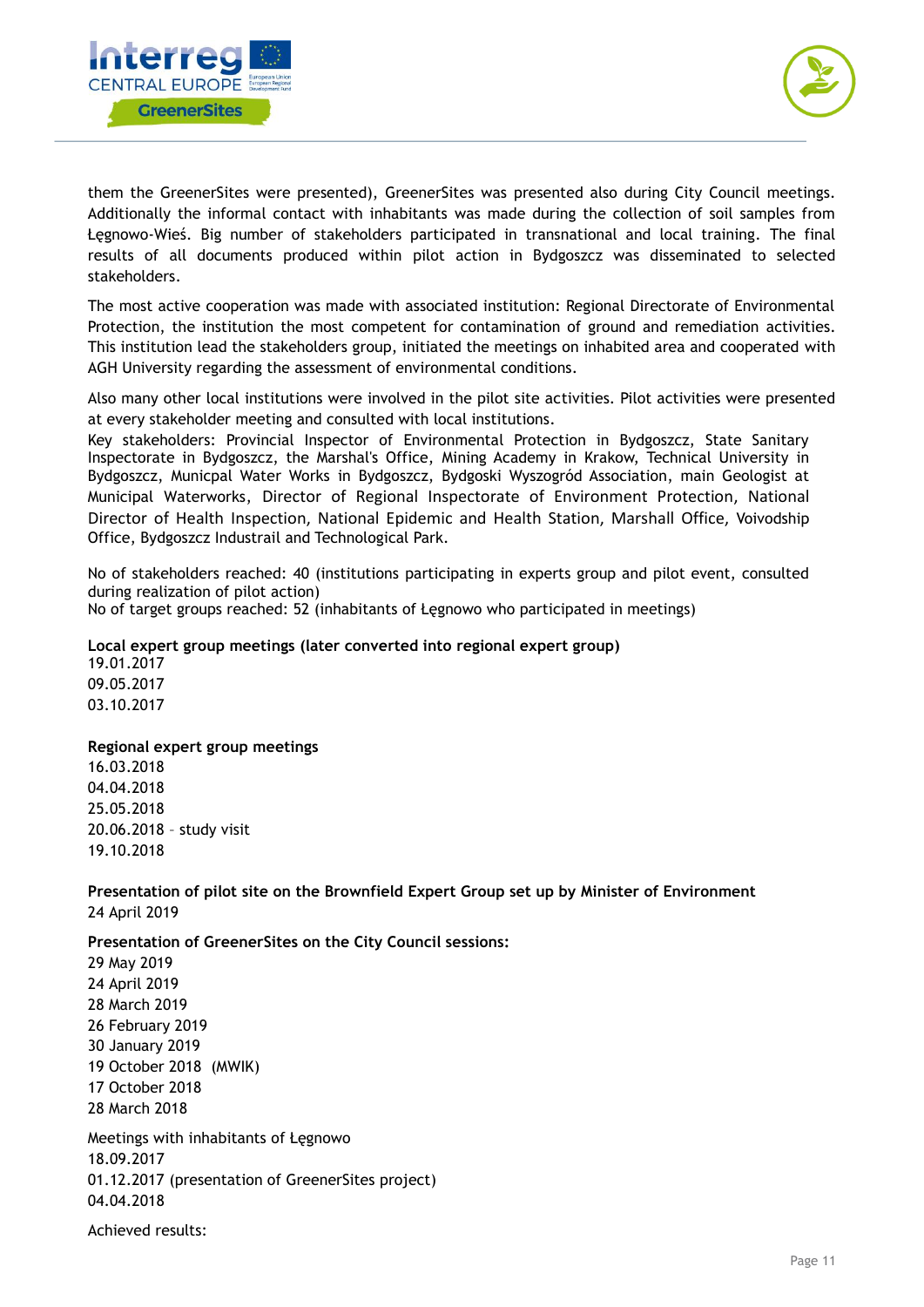



- Number and condition of existing monitoring system (inventory)
- Information about ground and ground water contamination (15 piezometers and soil tests)
- Forecast of migration of contaminants in the groundwater (hydrogeological modelling)
- Risk analysis for human health
- Guidelines for future monitoring

#### **10. Contribution to project objective**

Higher environmental performance of the brownfield was reached by recognizing impact of contaminants, thus contributing to an improvement of working and living conditions of Łęgnowo Wieś citizens. The stakeholder involvement was visible. By doing so, the undertaken actions directly contributed to the project goal "to improve the environmental management of unused or underused industrial areas (brownfields) through the definition of strategies, tools and actions based on a sustainable integrated approach to make involved Functional Urban Areas (FUAs) cleaner, healthier and more liveable places".

#### **11. Transnational added value – how Pilot Action contributed to other activities implemented by the project & added value for partners**

Participation in the GreenerSites project was an opportunity for exchange of knowledge and experience. Thanks to different training opportunities like study visits, pilot site visits and training seminars provided within the project, PP9 acquired useful knowledge on brownfield management, especially from AP Brownfield Authority of Saxony Anhalt, as their solution should be an example for Poland. More beneficial for Bydgoszcz was to observe approaches and strategic solutions of other countries in the field of brownfield revitalisation than some specific technical aspects, as this solution are offered by international companies. The institutional changes and law development is the most important aspects to learn from. Bydgoszcz has shared with partners its technical know-how and experience gained through research activities and work on the inhabited area. Results from the pilot action might be beneficial for partners dealing with the same environmental issues.

#### **12. Compliance with the sustainability principles**

The implementation of the project allows to assess the impact of contamination from former chemical plant and impact on improving the quality of life while maintaining social equality, biodiversity and abundance of natural resources. The extended environmental data gained, the forecast of contamination migration and risk analyss allows to assess the condition of the environment not only now, but also in the future, which is crucial considering an inflow of a plume from outside the pilot site.

Result of the pilot will play a crucial role in decision making process and management of the brownfield.

It is crucial to reactivate brownfields, thereby reducing land consumption. Brownfield reactivation offers an opportunity to eliminate contamination and paves the way for environmental protection. The carried out actions within the pilot, allow to properly assess the need for remediation and decide about the residential area nearby.

#### **13. Media coverage**

Many press article, local tv and even national tv was engaged in the subject of brownfield site. Some of them mentions GreenerSites activities.

1. 26.04. 2016

#### [http://www.portalsamorzadowy.pl/fundusze-europejskie/dofinansowanie-dla-bydgoskich](http://www.portalsamorzadowy.pl/fundusze-europejskie/dofinansowanie-dla-bydgoskich-projektow,80006.html)[projektow,80006.html](http://www.portalsamorzadowy.pl/fundusze-europejskie/dofinansowanie-dla-bydgoskich-projektow,80006.html)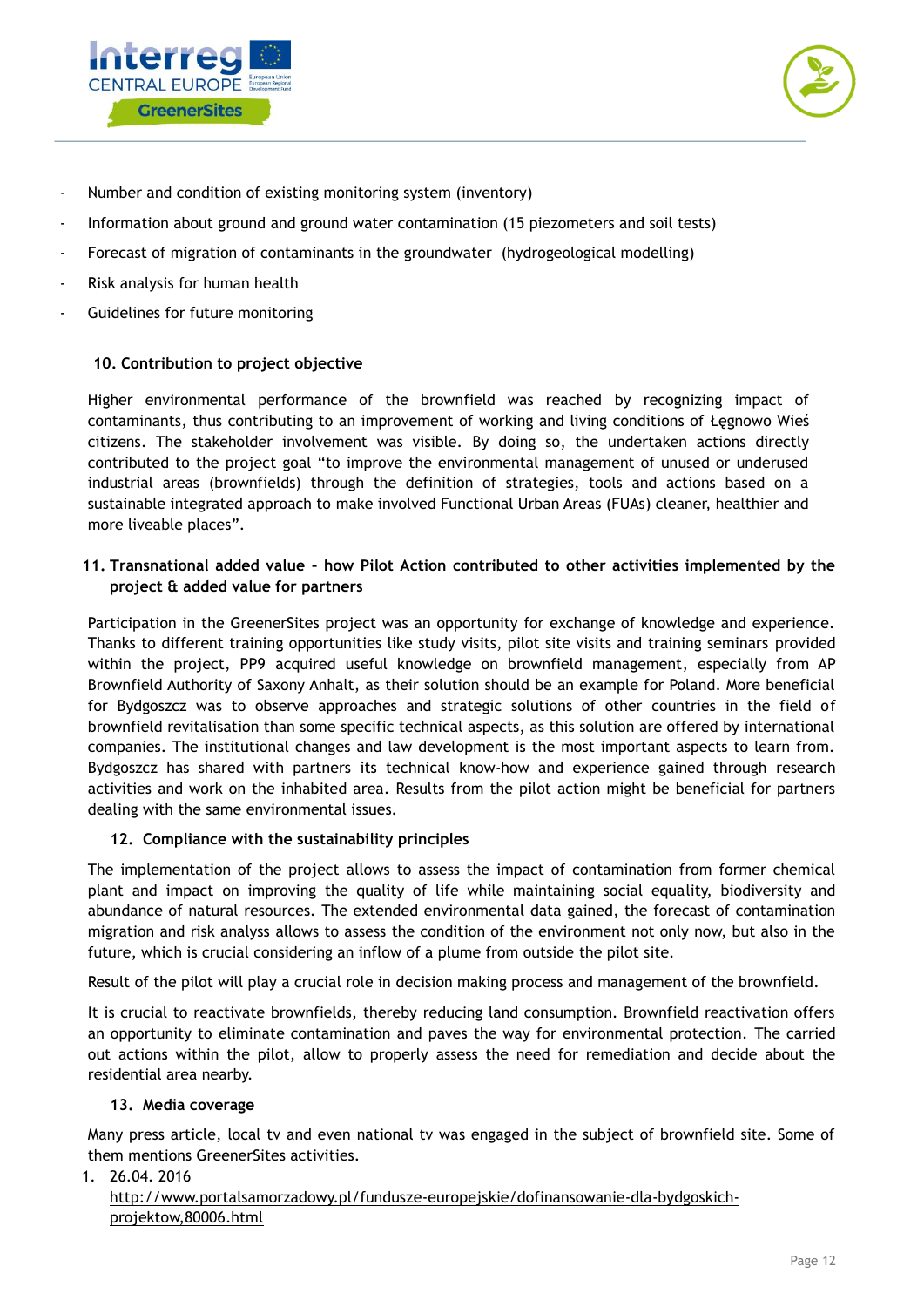



- 2. 28. 04. 2016
- <http://byd.com.pl/wiadomosc/blisko-4-miliony-zlotych-na-bydgoskie-projekty/> 3. 20.02. 2017
	- [https://bydgoszcz.tvp.pl/29157140/wspolpraca-ponad-podzialami-ws-rekultywacji](https://bydgoszcz.tvp.pl/29157140/wspolpraca-ponad-podzialami-ws-rekultywacji-pozachemowskich-terenow)[pozachemowskich-terenow](https://bydgoszcz.tvp.pl/29157140/wspolpraca-ponad-podzialami-ws-rekultywacji-pozachemowskich-terenow)
- 4. Portal Bydgoszcz.com local internet portal 8.05.2017r. https://www.bydgoszcz.com/wiadomosci/1003,przyszlosc-terenow-poprzemyslowych-wbydgoszczy
- 5. Homepage of Solec Kujawski, 10.05.2017r. [http://www.soleckujawski.pl/pl/content/szkolenie-w-bydgoskim-parku-przemys%C5%82owo](http://www.soleckujawski.pl/pl/content/szkolenie-w-bydgoskim-parku-przemys%C5%82owo-technologicznym?v_mobile_version_mode=classical)[technologicznym?v\\_mobile\\_version\\_mode=classical](http://www.soleckujawski.pl/pl/content/szkolenie-w-bydgoskim-parku-przemys%C5%82owo-technologicznym?v_mobile_version_mode=classical)
- 6. Bydgoszcz inaczej local internet portal- 8 maja 2017 r. http://www.bydgoszczinaczej.pl/artykul/co-z-terenami-poprzemyslowymi/
- 7. Onet kujawsko-pomorskie, 9.05.2017r. http://kujawsko-pomorskie.onet.pl/dzieki-europejskiemu-projektowi-zbadaja-jak-zachemzanieczyscil-bydgoszcz/prb7cm
- 8. 5. Local radio 10.05.2017r., g. 14:49 http://www.radiopik.pl/2,55333,specjalisci-o-wplywie-dawnego-zachemu-nasrodowi&s=7&si=7&sp=7
- 9. 18.09.2017, information about local meeting with citizens, (participation of Hanna Lewandowska), not mentioning the project itself, but the pilot area http://www.bydgoszcz24.pl/pl/11\_wiadomosci/16245\_mamy\_w\_bydgoszczy\_bombe\_ekologiczna\_na\_s kale\_europejska.html
- 10. Local newspaper wyborcza Bydgoszcz 19.09.2017, information about local meeting with citizens (participation of Hanna Lewandowska), not mentioning the project itself, but the pilot area. http://bydgoszcz.wyborcza.pl/bydgoszcz/7,48722,22392979,woda-w-studniach-w-legnowie-jestzatruta-zbada-krakowska-

agh.html?utm\_source=facebook.com&utm\_medium=SM&utm\_campaign=FB\_Bydgoszcz\_Wyborcza&disab leRedirects=true

- 11. Local newspaper Express bydgoski, 29.09.2017, information about contamination not mentioning the project itself, but the pilot area. https://plus.expressbydgoski.pl/magazyn/a/smiertelne-zagrozenie-dla-bydgoszczan-po-zch-zachemraport,12528194
- 12. Local newspaper,3.10.2017 tygodnik bydgoski, information about contamination not mentioning the project itself, but the pilot area.

http://tygodnikbydgoski.pl/wydarzenia/zachem-to-najgrozniejsza-bomba-ekologiczna-w-polsce

- 13. Local newspaper, 3.10.2017, Gazeta pomorska, information about contamination not mentioning the project itself, but the pilot area. https://plus.pomorska.pl/wiadomosci-z-regionu/a/zachem-w-bydgoszczy-jak-nas-trul-tak-wciaztruje,12544981
- 14. Local TV Talk of the day, with Director of RDOŚ (GreenerSites stakeholder) the former chemical factory state of art. 3.10.2017, GreenerSites is not mentioned http://bydgoszcz.tvp.pl/34242743/3102017
- 15. Local newspaper, 6.10.2017, http://tygodnikbydgoski.pl/wydarzenia/przebadaja-studnie-w-okolicachbylego-zachemu
- 16. Local TV TVP Bydgoszcz, 7.10.2017, information about contamination not mentioning the project itself, but the pilot area issues time: 5:55. Grzegorz Boroń speaking. http://bydgoszcz.tvp.pl/34313453/7092017
- 17. Express bydgoski, local newspaper, 14.10.2017 information about contamination not mentioning the project itself, but the pilot area issues.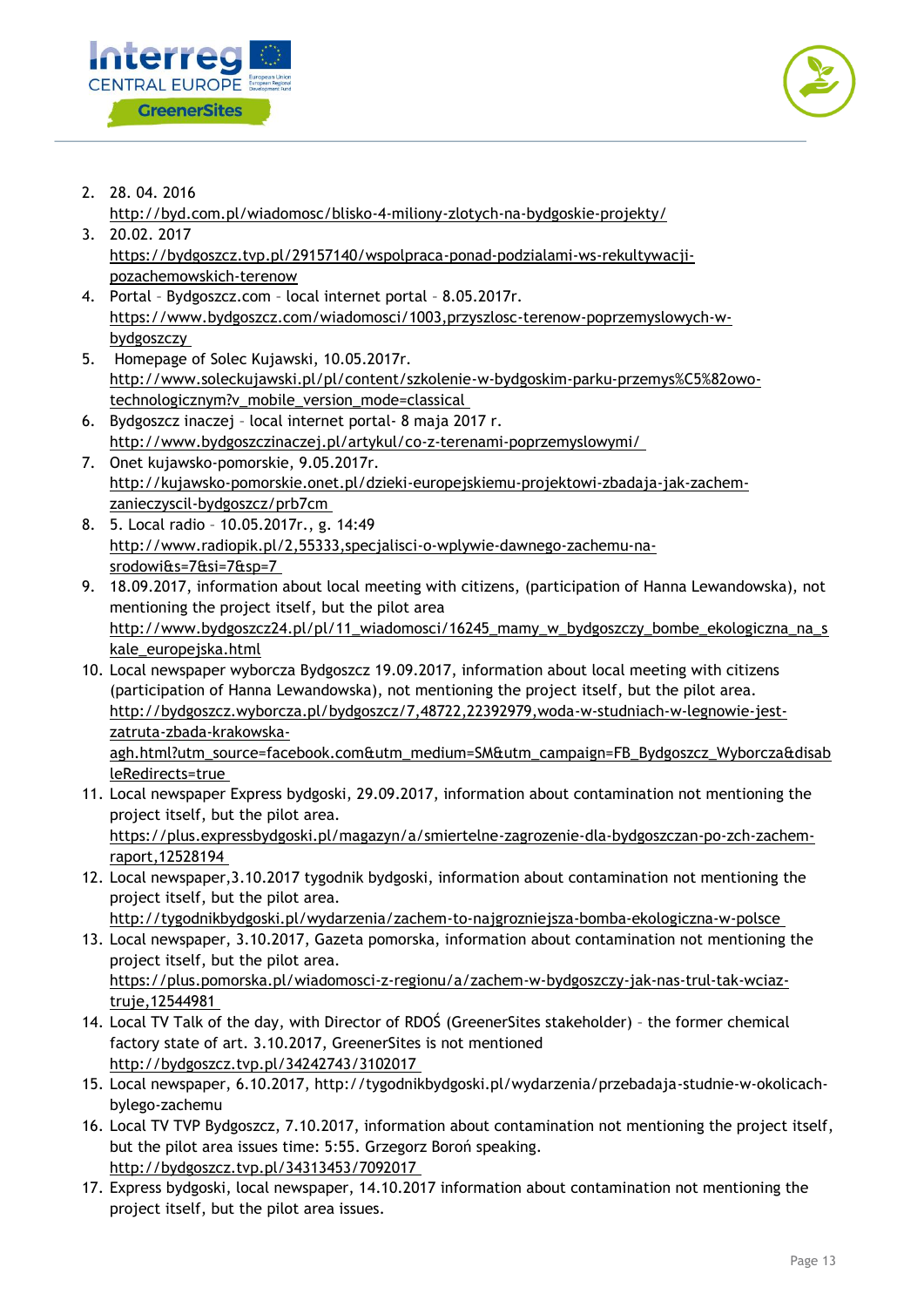



https://plus.expressbydgoski.pl/magazyn/a/odpady-po-zachemie-zagrazaja-ujeciu-wody-dlabydgoszczy,12574940

- 18. RadioPIK, local radio, 13.10.2017, information about the tests performer by AGH Uni, no mentioning the project, but the pilot area issues. http://www.radiopik.pl/2,61312,naukowcy-z-baghb-zbadaja-wode-w-studniachlegnow&s=1&si=1&sp=1
- 19. Express bydgoski , 14.10.2017 information about the tests performed by AGH Uni, no metnioning the project, but the pilot area issues. https://plus.expressbydgoski.pl/wiadomosci/a/skazenie-po-zachemie-naukowcy-badajawode,12579024
- 21. National TV TVP 15.11.2017., mentioning Bydgoszcz former chemical factory problem. https://panorama.tvp.pl/34825350/bomba-ekologiczna-w-tarnowskich-gorach
- 22. TVP Bydgoszcz (local tv) 25.10.2017– Samorządni, participation of Bydgoszcz (Grzegorz Boroń, 46:10 min. about GreenerSites monitoring system and risk analysis), local stakeholders, citizens representation

http://bydgoszcz.tvp.pl/34548766/25102017, former chemical factory discussion about contamination

- **23.** Local TV Talk of the day the former chemical factory state of art. 30.11.2017, 18.30, programme name: Zbliżenia, GreenerSites is not mentioned. https://bydgoszcz.tvp.pl/35028396/30112017-g-1830
- 24. Local TV Talk of the day AGH University presented the former chemical factory state of art. 30.11.2017 <http://bydgoszcz.tvp.pl/35028763/30112017>

Media coverage as a result of pilot event

30.07.2019

1. Radio PIK [Tereny pozachemowskie w Łęgnowie. Nie jest tak źle?](http://www.radiopik.pl/2,79799,tereny-pozachemowskie-w-legnowie-nie-jest-tak-zl) <http://www.radiopik.pl/2,79799,tereny-pozachemowskie-w-legnowie-nie-jest-tak-zl> 2. Radio PIK [Co dalej? Spotkanie z mieszkańcami osiedla Łęgnowo](http://www.radiopik.pl/2,79806,co-dalej-spotkanie-z-mieszkancami-osiedla-legnow) <http://www.radiopik.pl/2,79806,co-dalej-spotkanie-z-mieszkancami-osiedla-legnow> 2. Gazeta Wyborcza Zanieczyszczenia z Zachemu. "Nie występuje całkowite ryzyko rakotwórcze" [http://bydgoszcz.wyborcza.pl/bydgoszcz/7,48722,25044328,zanieczyszczenia-z-zachemu-nie](http://bydgoszcz.wyborcza.pl/bydgoszcz/7,48722,25044328,zanieczyszczenia-z-zachemu-nie-wystepuje-calkowite-ryzyko.html)[wystepuje-calkowite-ryzyko.html](http://bydgoszcz.wyborcza.pl/bydgoszcz/7,48722,25044328,zanieczyszczenia-z-zachemu-nie-wystepuje-calkowite-ryzyko.html)